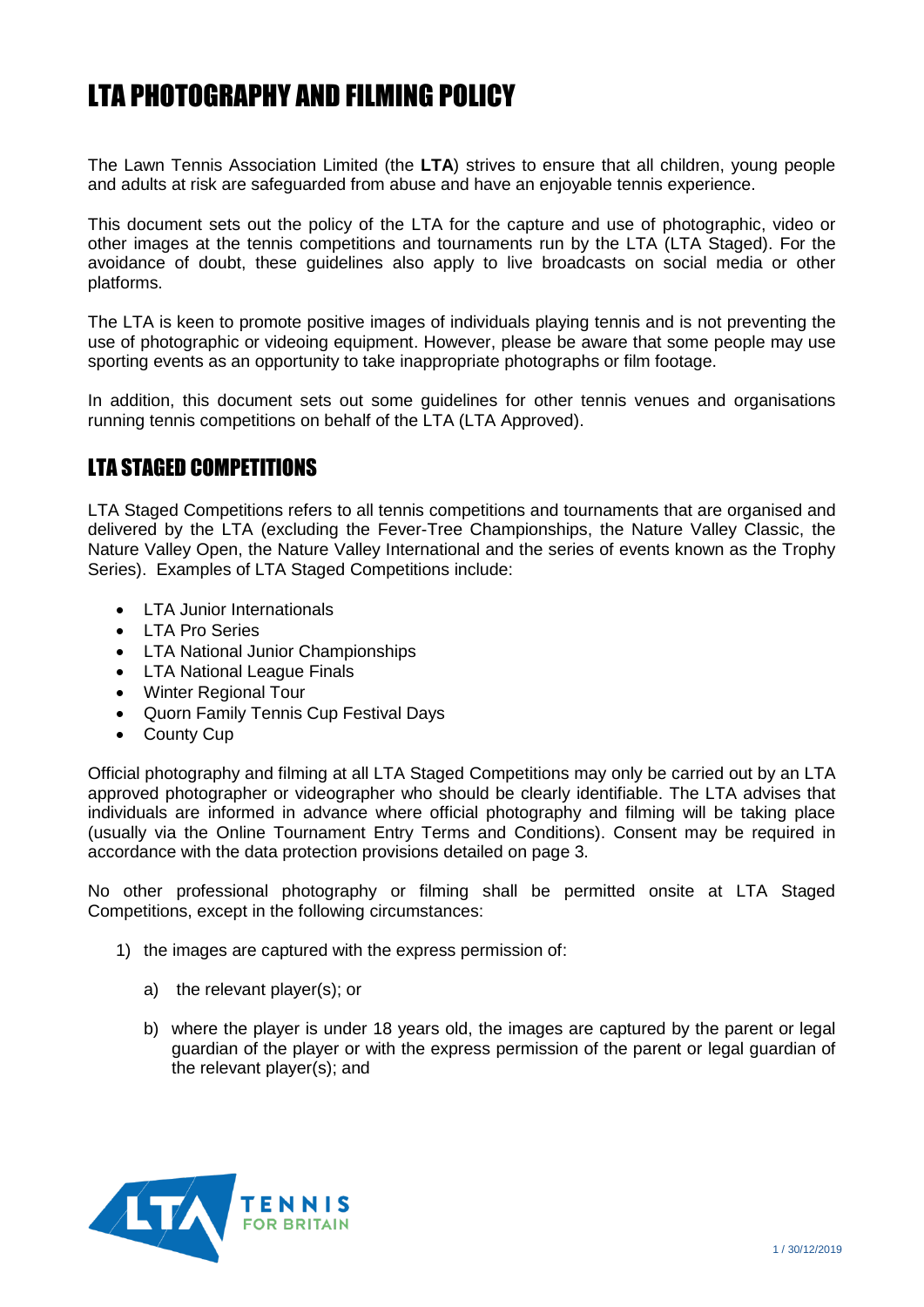2) the photographer or videographer has notified the Tournament Director and/or ITF Supervisor/Referee of the LTA Staged Competition before the start of the match, and has obtained the relevant permissions (from parent or legal guardians if under 18).

For the avoidance of doubt the following is not permitted onsite at LTA Staged Competition:

- Photographic equipment with lenses of more than 300mm when extended is not permitted other than for use by LTA approved photographers or videographers.
- The capture of images for commercial gain in any circumstances.

Images captured by a parent/legal guardian or close family member for personal use are acceptable; however this should not be with photographic equipment with lenses of more than 300mm when extended.

Individuals must not hold themselves out to be official LTA photographers unless they have been appointed to such a position by the LTA, this appointment having been explicitly confirmed in writing.

Where any player, their parent or a coach requests to film their match for video analysis purposes, the following must be adhered to:

- 1) the images are captured with the express permission of:
	- a) the relevant player(s); or
	- b) where the player is under 18 years old, the images are captured by the parent or legal guardian of the player or with the express permission of the parent, legal guardian or team captain (having obtained the parent/ legal guardian's permission) of the relevant player(s); and
- 2) the player, parent or coach has notified the Tournament Director and/or Referee of the LTA Approved Competition before the start of the match, and has obtained the relevant permissions.

## LTA APPROVED COMPETITIONS

For all other tennis competitions that are not LTA Staged Competitions, known as LTA Approved Competitions, the LTA recommends that tennis venues and organisations that are holding tennis competitions only permit the following groups of people to capture images of the players:

- Official media outlets (such as local newspapers) who should be easily identifiable and follow the requirements of this policy.
- A designated member of the event team taking pictures such as the prize giving photos who should be easily identifiable.
- Images captured by a parent/legal guardian or close family member for personal use, however this should not be with photographic equipment with lenses of more than 300mm when extended.

The LTA advises that individuals are informed in advance where official photography and filming will be taking place (usually via the Online Tournament Entry Terms and Conditions) and that

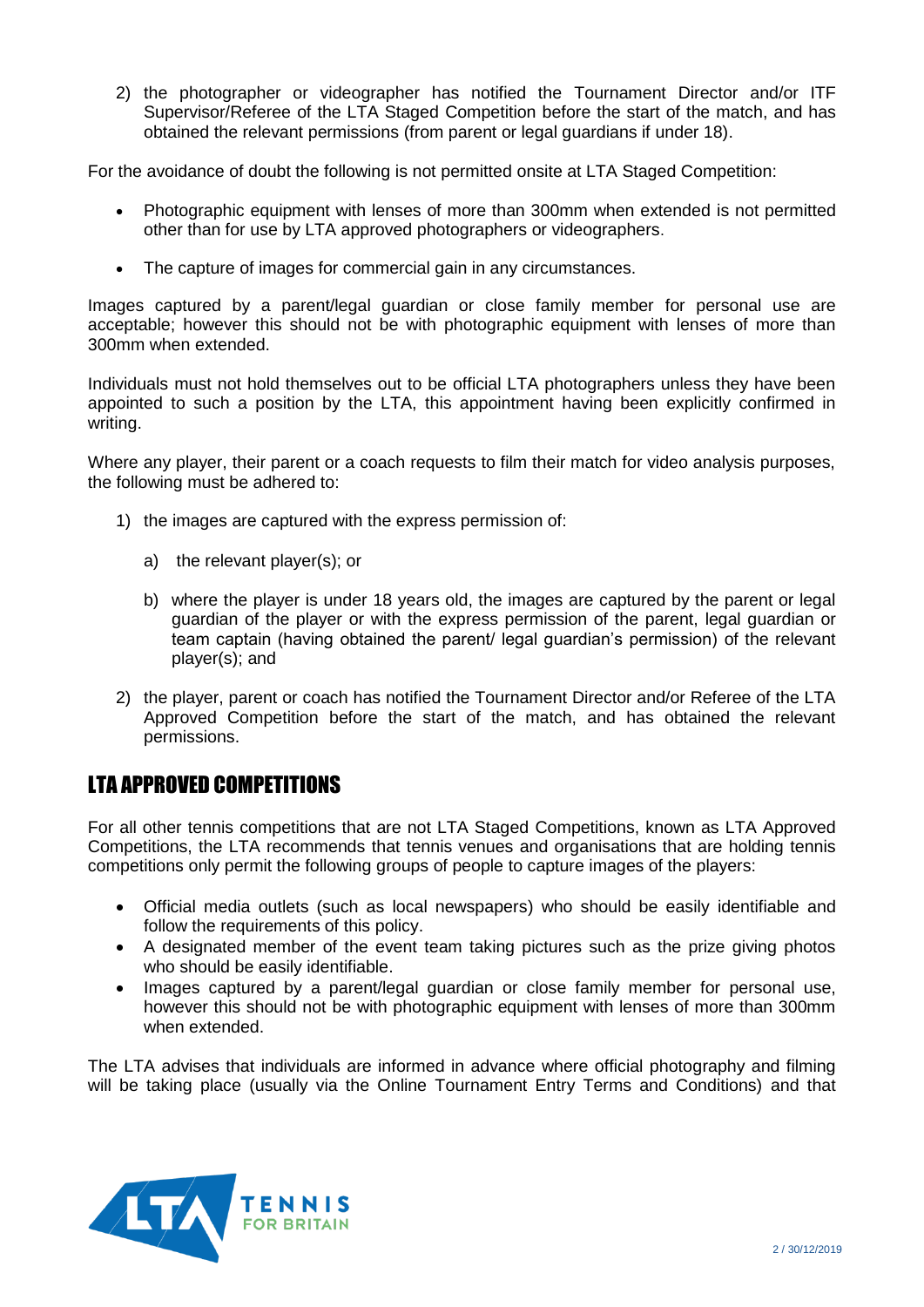consent is obtained from that individual or their parent/guardian to the capture and publication of such images in accordance with the data protection requirements outlined on page 3.

In the event that a player wishes to enter into a private arrangement with a commercial photographer or videographer, the photographer or videographer must have the express consent of that player (or their parent or legal guardian where the player is under 18 years old) and the LTA recommends that tennis venues and organisations make any such photographer/videographer aware that they should be notifying the Competition Director of their attendance at the competition.

Individuals must not hold themselves out to be official LTA photographers unless they have been appointed to such a position by the LTA, this appointment having been explicitly confirmed in writing.

The LTA advises that if a competition or tournament wishes to have an official competition photographer they must follow the safe recruitment process which is available on the [LTA Website.](https://www.lta.org.uk/workforce-venues/tennis-volunteer/safeguarding/?_t_id=1B2M2Y8AsgTpgAmY7PhCfg%3d%3d&_t_q=safe+recruitment&_t_tags=language%3aen%2csiteid%3af3862a05-6b76-4b3c-9179-c99ae142b858&_t_ip=2.217.9.129%3a58807&_t_hit.id=Lta_Models_Pages_ContentPage/_41ad61fc-bec7-4c69-985a-f7ed31e0821f_en-GB&_t_hit.pos=7) The LTA advises that the photographer should not be seen as having an official association with the competition unless you have followed a safe recruitment process. For example you should not provide a photographer with a desk in your competition office / clubhouse unless you have followed a safe recruitment process.

The LTA recommends that the venue provides a sign informing players/spectators if an official competition photographer is present.

Where any player, their parent or a coach requests to film their match for video analysis purposes, the following must be adhered to:

- 1) the images are captured with the express permission of:
	- a) the relevant player(s); or
	- b) where the player is under 18 years old, the images are captured by the parent or legal guardian of the player or with the express permission of the parent, legal guardian or team captain (having obtained the parent/ legal guardian's permission) of the relevant player(s); and
- 2) the player, parent or coach has notified the Competition Director and/or Referee of the LTA Approved Competition before the start of the match, and has obtained the relevant permissions.

#### IMAGE AND VIDEO CONTENT

All individuals featured in photographs or film captured must be:

- Appropriately dressed with clothing covering their torso from their neck to their thighs (e.g. a t-shirt and shorts or skirt). Images of individuals in a state or undress, such as whilst they are changing before or after a match should not be captured or shared in any circumstance;
- Featured with people engaging in tennis;
- In groups with other children or adults where possible; and
- Representative of diversity across tennis with regard to age, gender, ethnicity and disability.

When publishing images in publicity material, online, in print and/or on social media the LTA advises thought to be given to the selection of images used. It is advisable not to use the full name